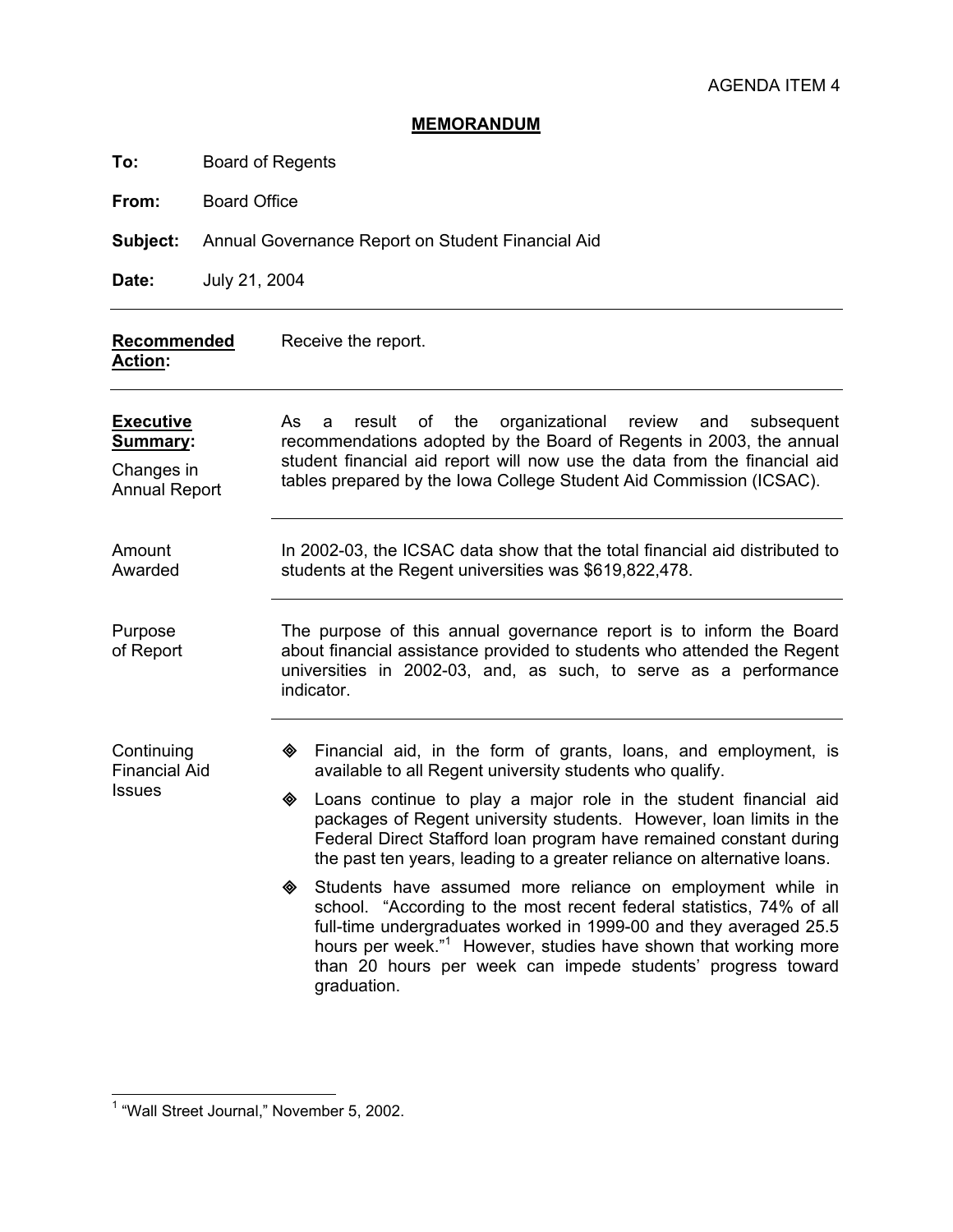- Major increases are needed in federal appropriations for federal campus-based programs, such as the Supplemental Educational Opportunity Grant (SEOG), Federal Work-Study, and Federal Perkins Loan.
- $\Diamond$  Increases in the Pell Grant program have not kept pace with tuition increases. In 1979, the maximum Pell Grant covered approximately 60% of college costs; in 2004, it will cover only 32%.
- Loss of funding for the Iowa Work-Study Program (approximately \$2M per year for the last three years) continues to limit the opportunities for on-campus student employment. However, studies have shown that students who work on-campus have higher retention and persistence rates than students who work off-campus.
- Increased funding is needed for all Iowa Grant programs, including the Iowa Grant, State of Iowa Scholarship, and Iowa Minority Academic Grants for Economic Success.
- Funding for Title IV student financial aid programs has lagged behind inflation and student need for two decades. In constant dollars, the Federal Pell Grant declined by 14% and campus-based aid declined by 35% between 1980-81 and 1998-99 $^2$ . Yet, many low- and middle-income families believe that, without financial aid, they cannot afford to send their children to college.

| <u>Link to</u><br><b>Strategic</b><br>Plan: | This report addresses the following objectives and performance<br>indicators in the Board's Strategic Plan: |                                                                                                                                                                                                                                                                           |  |  |  |
|---------------------------------------------|-------------------------------------------------------------------------------------------------------------|---------------------------------------------------------------------------------------------------------------------------------------------------------------------------------------------------------------------------------------------------------------------------|--|--|--|
|                                             | Objective 1.1.2                                                                                             | Continue to improve efforts to recruit, enroll, and<br>retain a qualified and diverse student population.                                                                                                                                                                 |  |  |  |
|                                             | Indicator 1.1.2.3                                                                                           | Total financial aid awarded to resident<br>and<br>nonresident<br>undergraduate<br>and<br>graduate/professional students; number<br>and<br>percentage of resident and<br>nonresident<br>undergraduate and graduate/professional students<br>receiving financial aid.       |  |  |  |
|                                             | Objective 1.2.3                                                                                             | Continue efforts to maintain and<br>enhance<br>affordability of the Regent universities.                                                                                                                                                                                  |  |  |  |
|                                             | Indicator 1.2.2.1                                                                                           | Total financial aid awarded to resident<br>and<br>nonresident<br>undergraduate<br>and<br>graduate/professional<br>students; number<br>and<br>resident and<br>percentage of<br>nonresident<br>undergraduate and graduate/professional students<br>receiving financial aid. |  |  |  |

2<br>
<sup>2</sup> Source: University of Iowa.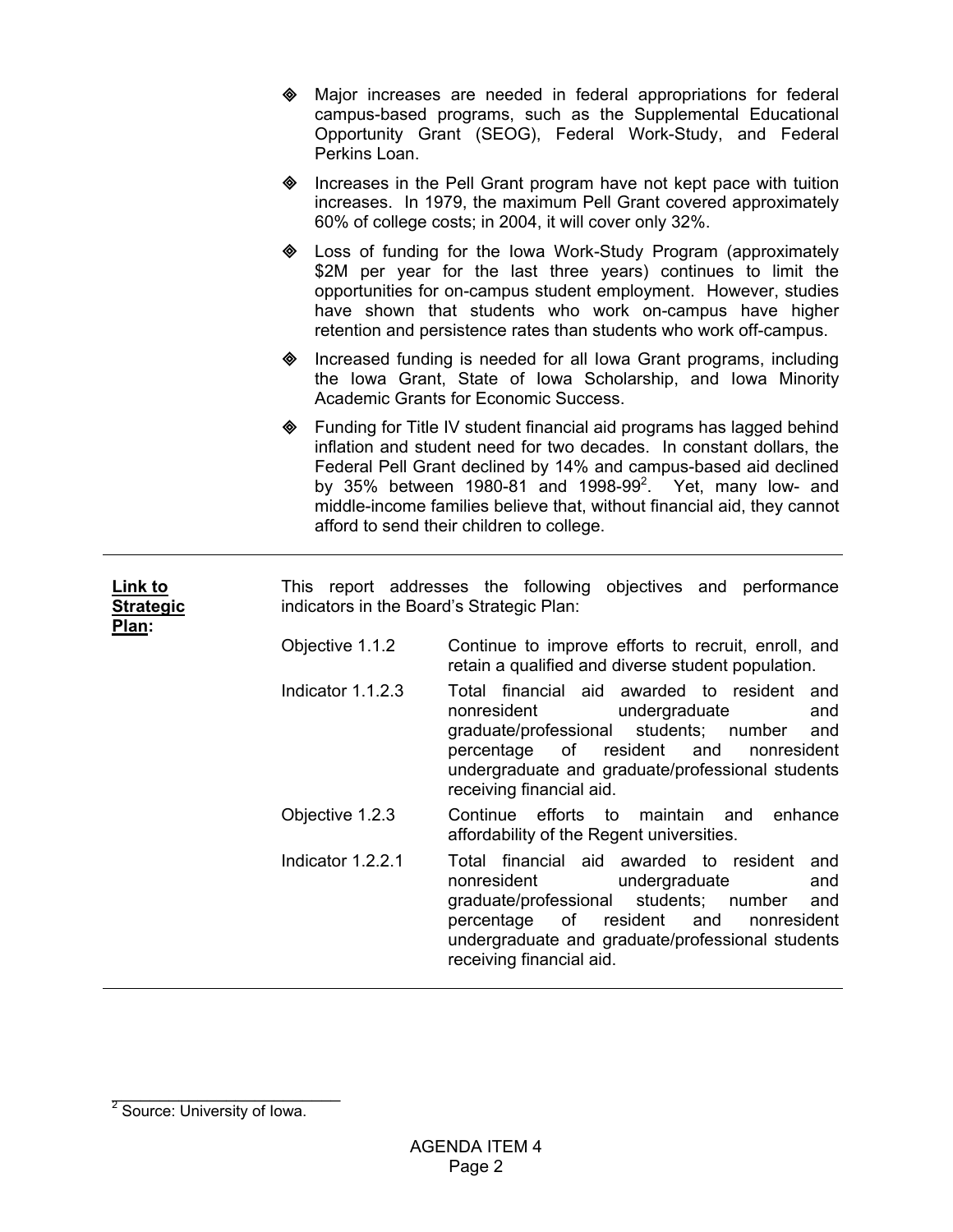| <b>Analysis:</b><br>Ability to Pay        | Ability to pay for college ranks as one of the most significant<br>considerations for prospective students making college attendance<br>decisions. However, in the last few years, students across the country<br>have experienced: (1) significant increases in tuition; (2) decreases in<br>relative amounts available through federal and state grants and<br>work-study funds; and (3) financial aid packages that place higher<br>reliance on loans and extra hours of student employment. |  |  |
|-------------------------------------------|-------------------------------------------------------------------------------------------------------------------------------------------------------------------------------------------------------------------------------------------------------------------------------------------------------------------------------------------------------------------------------------------------------------------------------------------------------------------------------------------------|--|--|
| Institutional<br><b>Policies</b>          | The Regent universities offer financial aid packages, using a combination<br>of federal, state, and institutional funds, that enable students to enroll,<br>persist, and graduate with a post-secondary education.                                                                                                                                                                                                                                                                              |  |  |
| <b>Student Financial</b><br>Aid by Source | In 2002-03, student financial aid at the Regent universities was derived<br>from the following sources of funds:                                                                                                                                                                                                                                                                                                                                                                                |  |  |
|                                           | Federal = $$330,100,171$ (53.2%);<br>◈                                                                                                                                                                                                                                                                                                                                                                                                                                                          |  |  |
|                                           | State = $$70,159,590 (11.3\%)$ <sup>3</sup><br>◈                                                                                                                                                                                                                                                                                                                                                                                                                                                |  |  |
|                                           | Institutional = $$192,520,665$ (31.1%)<br>◈                                                                                                                                                                                                                                                                                                                                                                                                                                                     |  |  |
|                                           | Other = $$27,042,052$ (4.4%)<br>◈                                                                                                                                                                                                                                                                                                                                                                                                                                                               |  |  |
|                                           | <b>DISTRIBUTION OF STUDENT AID BY SOURCE</b>                                                                                                                                                                                                                                                                                                                                                                                                                                                    |  |  |
|                                           | Institutional<br>31.1%<br>Federal 53.2%                                                                                                                                                                                                                                                                                                                                                                                                                                                         |  |  |
|                                           | State 11.3%                                                                                                                                                                                                                                                                                                                                                                                                                                                                                     |  |  |

**Other 4.4%**

<sup>-&</sup>lt;br>3 This includes \$64,988,875 of Partnership loans that, historically, have been classified as Institutional/Private Programs rather than State programs.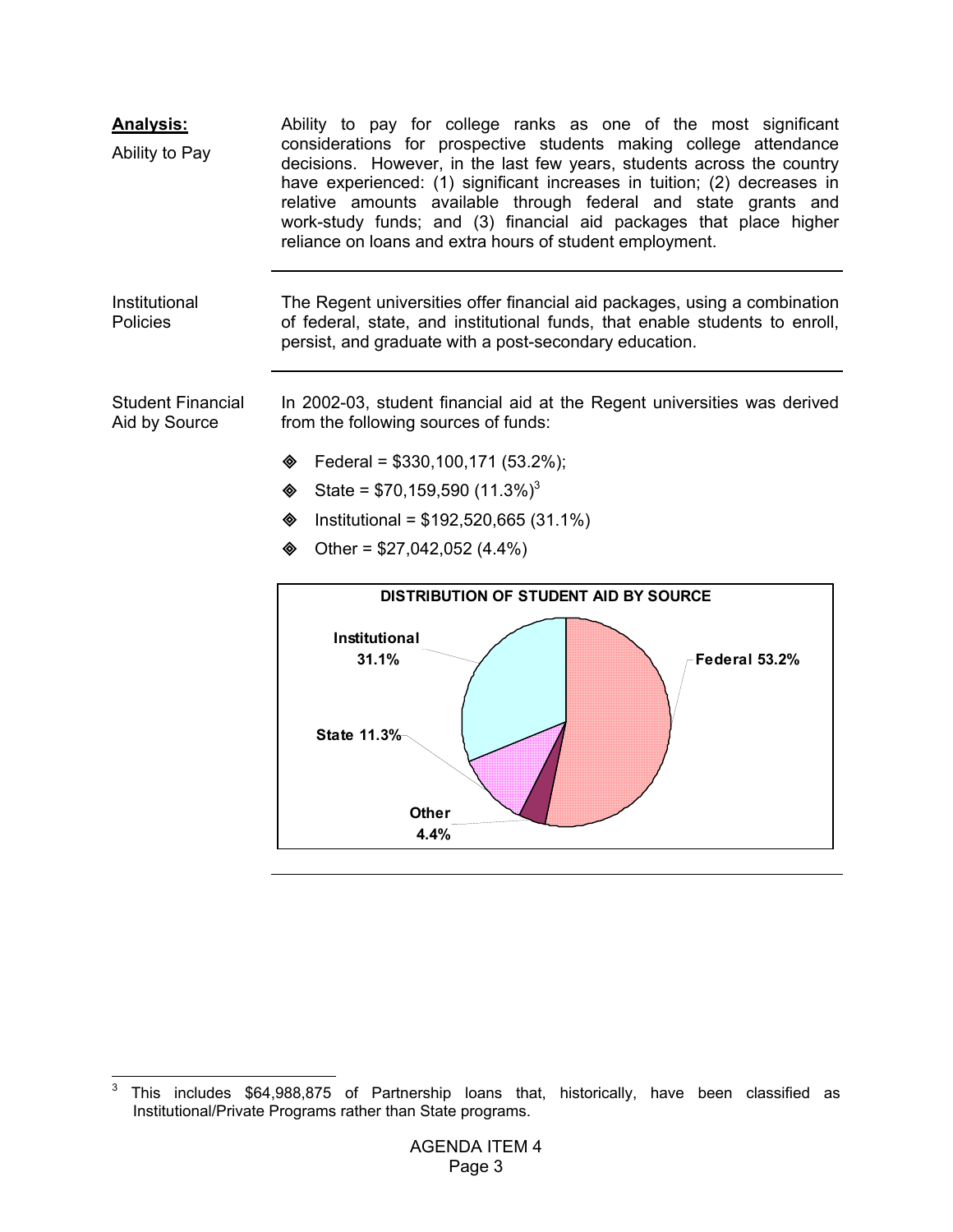Student Financial Aid by Type

In 2002-03, student financial aid at the Regent universities was awarded in the following categories:

- $\textcircled{}$  Grants/Scholarships = \$145,665,925 (23.5%);
- Loans = \$337,126,075 (54.4%);
- Employment = \$137,030,478 (22.1%)



U.S. Department of Education Study According to a study conducted by the U.S. Department of Education in 2000, student borrowers repay only one-fourth of their loans four years after graduating, but they generally are in a position to pay off the rest over the following five years. The study also found that debt did not affect major lifestyle choices, such as getting married, buying a house, or saving money, although it did discourage enrollment in graduate school in the short-term.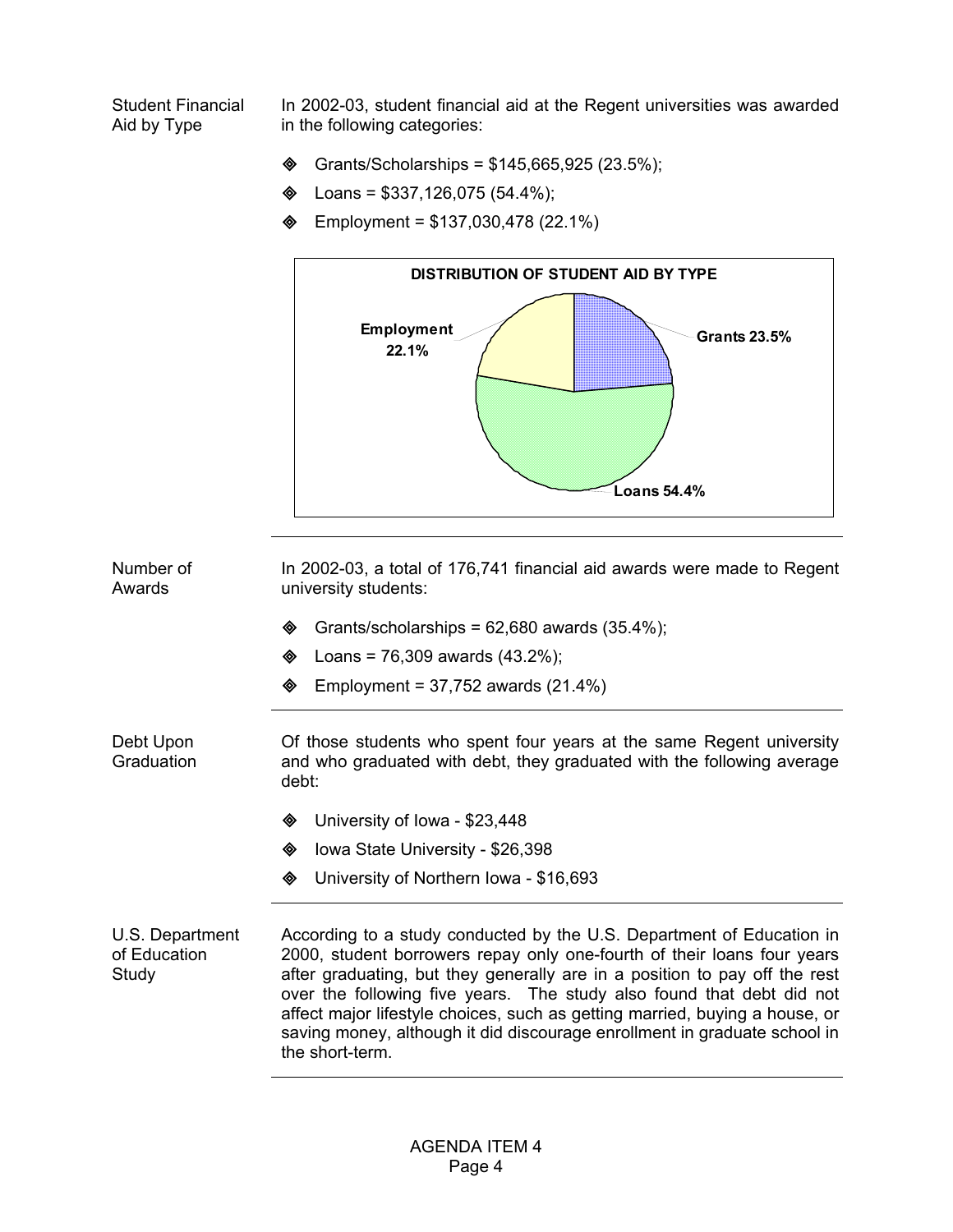Default Rates Below National Rates

The Regent university default rates have historically been well below national rates. The most recent average for Stafford loans is 2.4% compared to a national rate of 5.9%. The most recent average for Perkins loans is 4.5% compared to a national rate of 9.5%.

#### **Accomplishments/Initiatives**

**University** of Iowa

- $\bullet$  In 2003-04, a new internship initiative was established to encourage partnerships between technology innovators and students. Employers benefit from highly motivated and talented student employees whose wages are subsidized by University financial aid funds while students learn new and highly marketable job skills.
- In 2004-05, the University of Iowa will reduce its Federal Work-Study employer reimbursement rates as a result of loss of State Work-Study funds and reduced funding in the Federal Work-Study Program. This should increase the number of students receiving Federal Work-Study support and help compensate for the significant loss of State Work-Study funds during the past four years.
- In 2004-05, funds borrowed by students through private alternative educational loans (approximately \$17 million) will be disbursed to students by Electronic Funds Transfer for the first time ever, simplifying the process for SUI departments and providing the quickest access for students.
- SUI will continue to enhance a paperless financial aid environment during the 2004-05 academic year. All institutional financial aid application documents will be available to students through Web  $ISS<sup>4</sup>$ , with the option for students to complete and submit these documents electronically.
- Iowa State **University**

-

- During 2003-04, ISU committed 20% of tuition dollars toward financial aid, higher than the 15% tuition set-aside requirement.
- Institutional funds have augmented the Federal Pell Grant funds to ensure that the neediest, full-time Iowa residents receive grant funds to support 100% of tuition and fees, benefiting 438 students in 2003-04.
- ISU created need- and merit-based awards to recruit and retain high-ability students. Of the merit-based awards, more than 70% went to students who also had financial need.
- ISU created awards to assist special student populations that are often not considered for awards, such as adult students, students with children, and transfer students. The majority of these awards were need-based.
- ISU developed an institutional work-study program to off-set the loss of state work-study funds. The awards were given only to need-based students, with an emphasis on Iowa residents.

<sup>4</sup> ISIS = Iowa Student Information Services.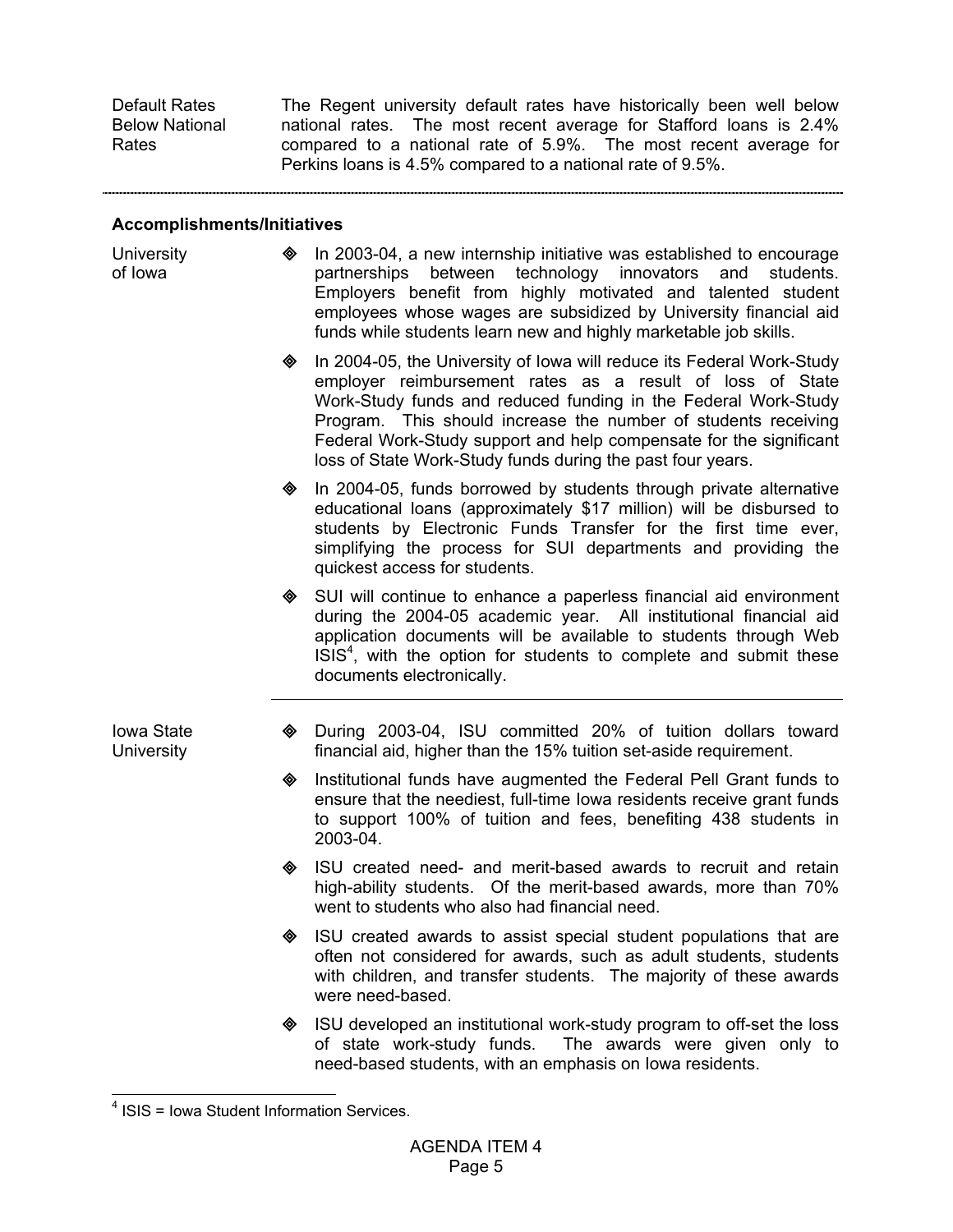- In 2003-04, approximately 5,500 Pell-eligible students received more than \$13M in Federal Pell Grant funds. As the number of Federal Pell Grant recipients rises, it creates a challenge to allocate available institutional funds across a larger population. To address this and other financial aid issues, ISU conducted a comprehensive study of grant aid; recommendations will be implemented during the 2005-06 academic year.
- Procedural changes were made to maintain compliance with federally-mandated Satisfactory Academic Progress requirements. This change has resulted in identifying and referring students who are not meeting the federal standards to the University's Academic Success Center for evaluation and support, with the goal of retaining and graduating students.
- Several technological advancements have been implemented, including an on-line student employment system to streamline the administration of the work-study program, and an electronic Federal Perkins promissory note to eliminate significant amounts of paperwork.
- University of Northern Iowa An increasing number of UNI students has benefited from the Iowa Forgivable Loan Program. The program grew from 14 students in 1999-00 (\$40,550) to 122 students in 2003-04 (\$335,750).
	- A Common Online Undergraduate Scholarship Application is being developed to permit students to submit one application for many scholarship opportunities. This will not only be a convenience for students but will also increase their awareness of scholarships.
	- A new online tool, called "Calculate My Aid," has been developed. This project will help families understand that a UNI education can be both affordable and a good investment.
	- $\diamond$  The newly implemented Integrated Student Services Center gives students the opportunity to access information at one location.
	- A new recruitment program, called Tuition Opportunity Program for Iowans, has been developed for Iowa freshmen whose families are unable to contribute to their students' education.
	- A Disaster Relief Grant is now available to assist flood and tornado victims. This institutionally-funded grant has reduced the extra stress that disaster victims have faced.
	- New scholarships targeted for out-of-state recruitment have been developed to increase the number of out-of-state freshmen and transfer students at UNI.
-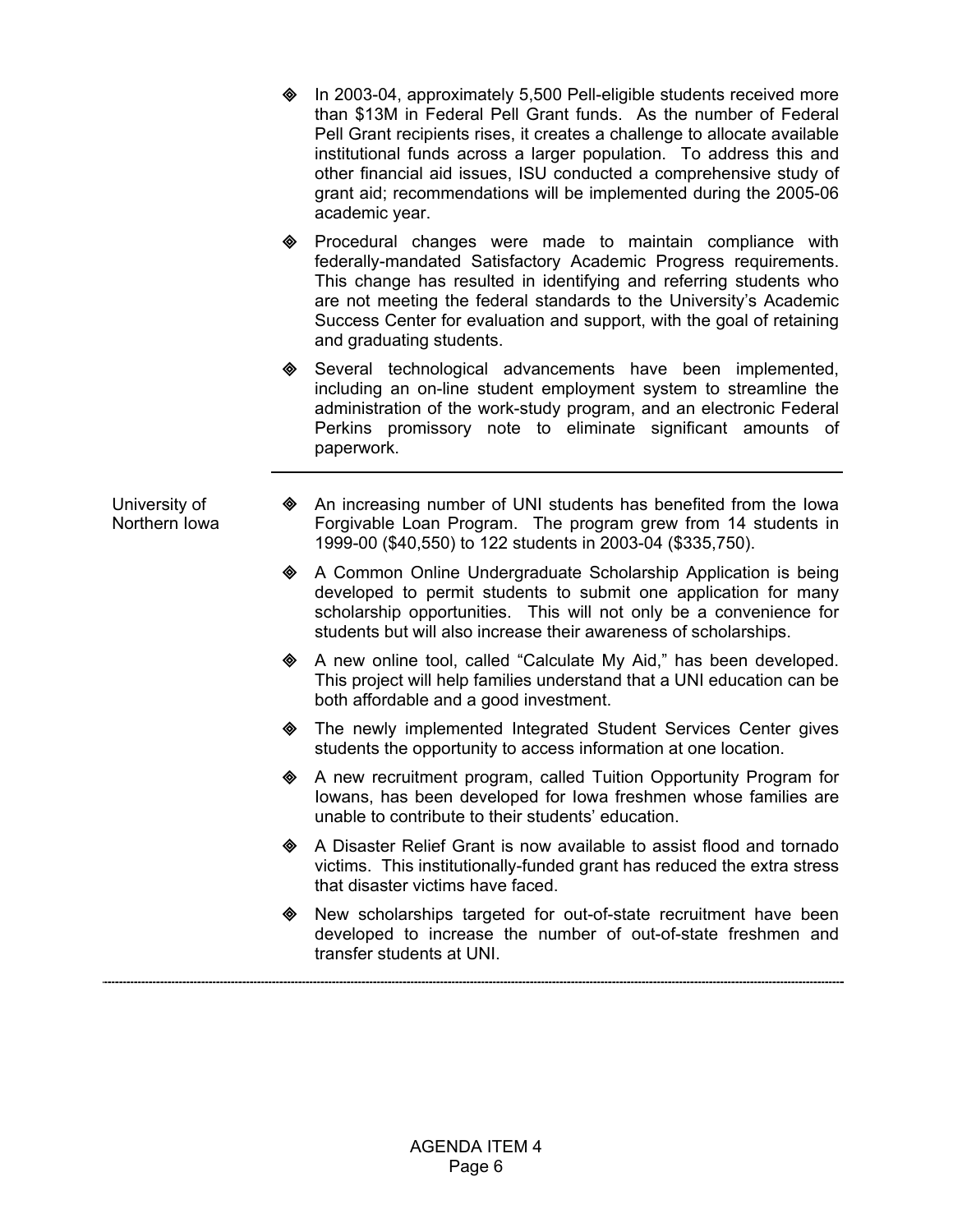| Effect of<br>Financial<br><b>Barriers</b> | According to a report released in 2002 by the Advisory Committee on<br>Student Financial Assistance <sup>5</sup> , "nearly 170,000 of the top high-school<br>graduates from low- and moderate-income families are not enrolling in<br>college this year because they cannot afford it." By the end of the<br>decade, the report says, "if enrollment stays steady and spending on the<br>student-aid programs does not increase significantly, as many as 4.4<br>million 'college qualified' [high school] graduates will not be able to go to<br>a four-year college, 2 million of whom will not attend any college at all." |
|-------------------------------------------|-------------------------------------------------------------------------------------------------------------------------------------------------------------------------------------------------------------------------------------------------------------------------------------------------------------------------------------------------------------------------------------------------------------------------------------------------------------------------------------------------------------------------------------------------------------------------------------------------------------------------------|
|                                           |                                                                                                                                                                                                                                                                                                                                                                                                                                                                                                                                                                                                                               |

Federal Legislation The following table shows past and proposed funding for Title IV student financial aid programs.

#### **FEDERAL STUDENT FINANCIAL ASSISTANCE A COMPARISON OF FISCAL YEARS 1998–2004 AND PROPOSED 2005 FUNDING<sup>6</sup>**

| <b>FY 98</b> | FY 99   | <b>FY 00</b> | $FY$ 01 <sup>7</sup> | FY 02    | FY 03    | <b>FY 04</b> | $FY$ 05 $^8$ |
|--------------|---------|--------------|----------------------|----------|----------|--------------|--------------|
| \$7,345      | \$7,704 | \$7,025      | \$8,756              | \$10,314 | \$11,365 | \$12,007     |              |
| \$3,000      | \$3,125 | \$3,300      | \$3,750              | \$4,000  | \$4,050  | \$4,050      |              |
| \$614        | \$619   | \$799        | \$691                | \$725    | \$760    | \$770        |              |
|              |         |              |                      |          |          |              |              |
|              |         |              |                      |          |          |              |              |
| \$830        | \$870   | \$930        | \$1,011              | \$1,011  | \$1,004  | \$999        |              |
| \$165        | \$130   | \$130        | \$160                | \$167.5  | \$166    | \$165        |              |
| \$25         | \$25    | \$40         | \$55                 | \$67     | \$67     | \$66         |              |
|              |         |              |                      |          |          |              |              |
|              |         |              |                      |          |          |              |              |

Appendices The appendices on pages 8-10 include the mission statements, awarding philosophies, and priorities of the student financial aid offices at the Regent universities. They provide information concerning the environment within which financial aid is administered at the Regent universities.

Diana Gonzalez

Approved: **Nichols** 

dg/h/aa/sfa/aug04.doc

 5 The Advisory Committee on Student Financial Assistance is an independent committee created by Congress to advise Congress and the Secretary of Education on student aid policy. 6

<sup>&</sup>lt;sup>o</sup> Dollars are in millions except for Maximum Pell Grants.<br><sup>7</sup> The source of the data in the last four columns is the Association of American Universities (AAU).<br><sup>8</sup> Different versions are etill under disquesion.

<sup>&</sup>lt;sup>8</sup> Different versions are still under discussion.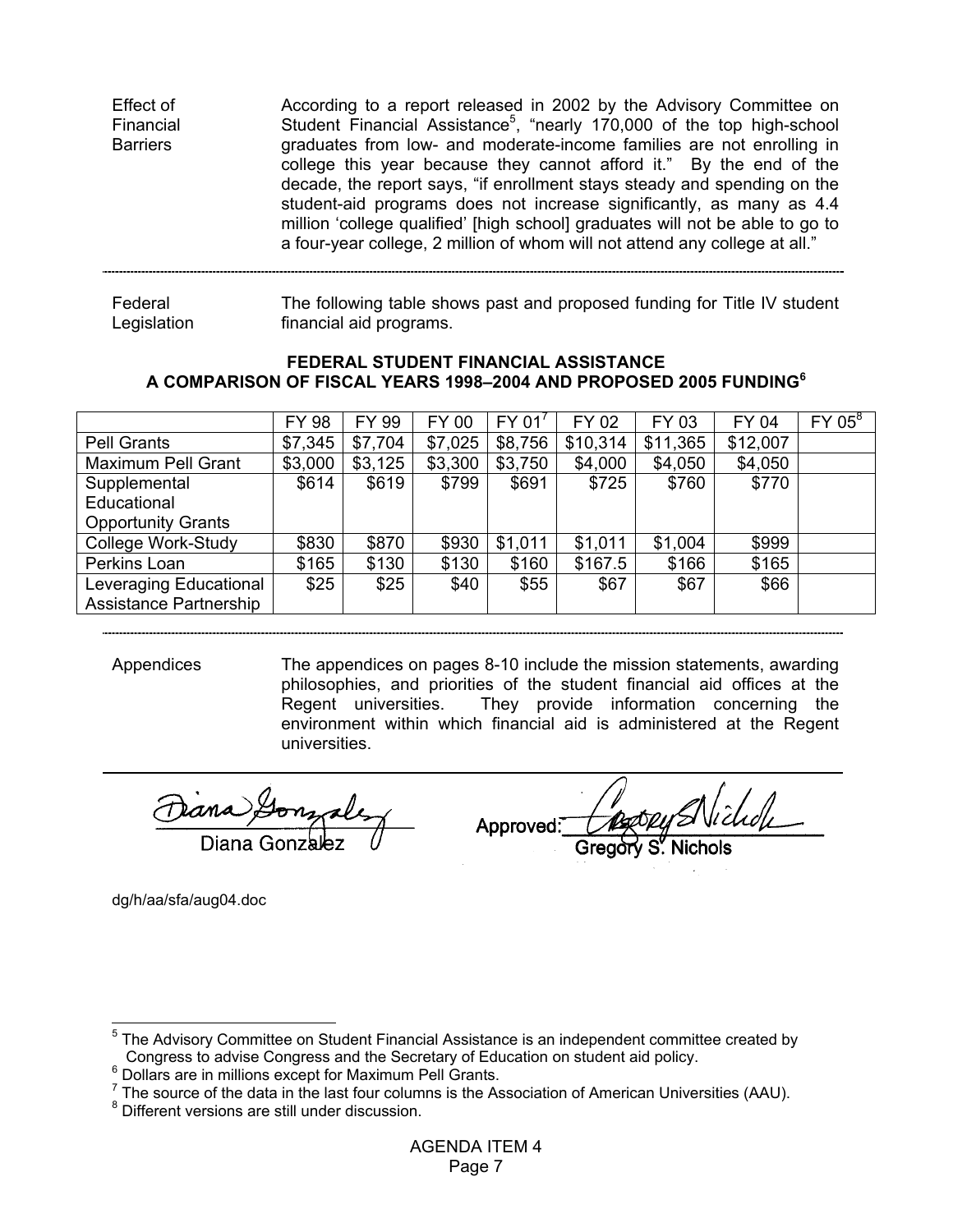# **APPENDIX A MISSION STATEMENTS OF REGENT UNIVERSITIES' STUDENT FINANCIAL AID OFFICES**

| <b>UNIVERSITY</b><br>OF IOWA                    | The primary mission of the University of Iowa Office of Student Financial<br>Aid is to address the financial needs of students in a way that enables<br>student access to the University of Iowa, facilitates enrollment of a<br>high-achieving, culturally diverse student body, and encourages optimum<br>graduation rates.                                                                                                                                                                                                                                                                                                                                             |
|-------------------------------------------------|---------------------------------------------------------------------------------------------------------------------------------------------------------------------------------------------------------------------------------------------------------------------------------------------------------------------------------------------------------------------------------------------------------------------------------------------------------------------------------------------------------------------------------------------------------------------------------------------------------------------------------------------------------------------------|
| <b>IOWA STATE</b><br><b>UNIVERSITY</b>          | The mission of the Office of Student Financial Aid at Iowa State<br>University is to provide and continually improve the financial aid process<br>which facilitates the ability of students and their families to inquire, make<br>informed decisions on the acceptance of awards, and take the best<br>advantage of federal, state, local, and private sources of funding which<br>will enable the student to pursue an Iowa State University education.                                                                                                                                                                                                                 |
| <b>UNIVERSITY</b><br>OF NORTHERN<br><b>IOWA</b> | The student is the most important person on the campus. Without the<br>student there would be no need for the institution. The student is not a<br>cold enrollment statistic but a flesh and blood human being with feelings<br>and emotions like our own. The student is not someone to be tolerated<br>so that we can do our own thing. The student is our thing. The student is<br>not dependent on us. Rather, we are dependent on the student. The<br>student is not an interruption of our work, but the purpose of it. We are<br>not doing the student a favor by providing our service. The student is<br>doing us a favor by giving us the opportunity to do so. |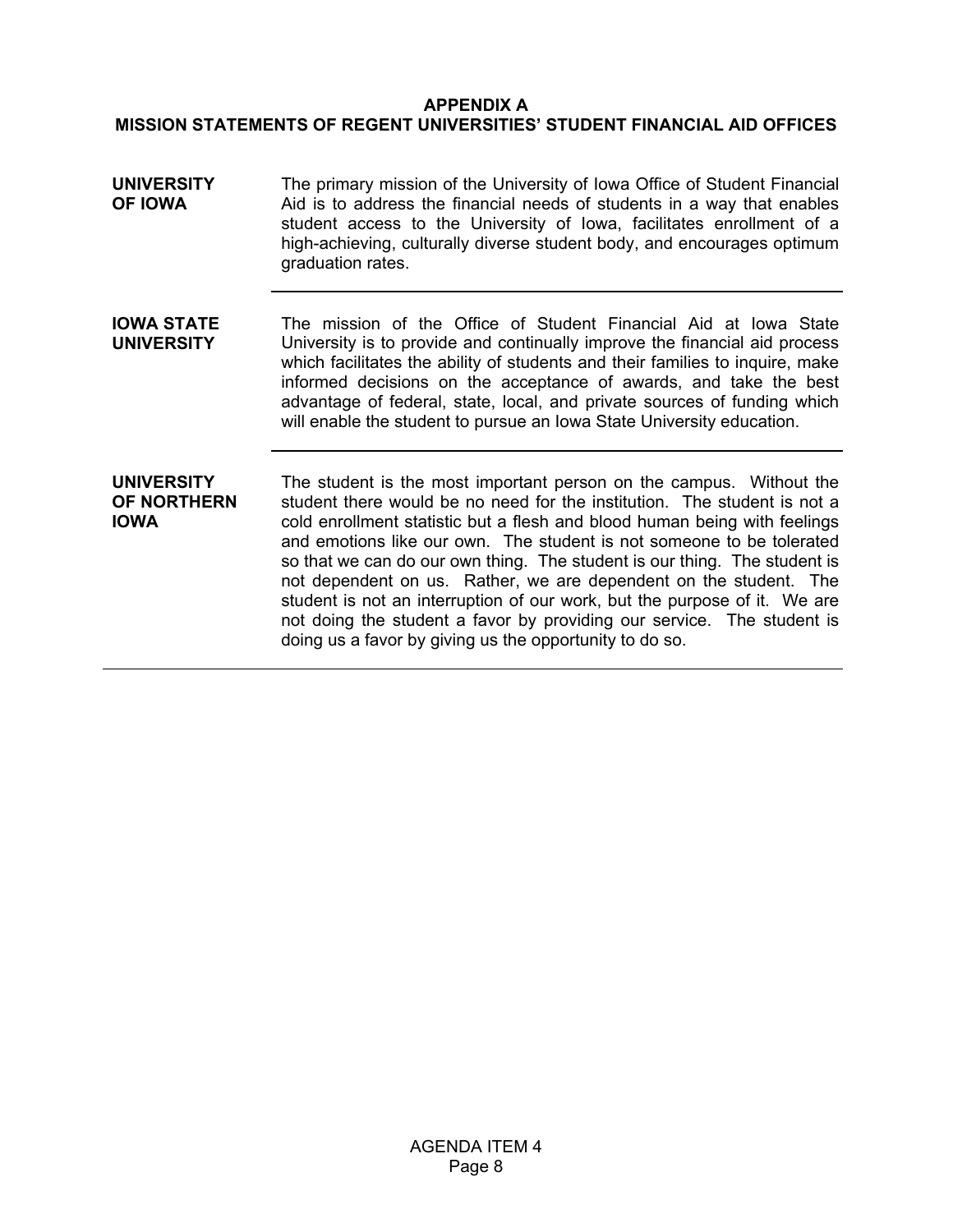### **APPENDIX B AWARDING PHILOSOPHY OF REGENT UNIVERSITIES' STUDENT FINANCIAL AID OFFICES**

**UNIVERSITY OF IOWA**  Assistance will be awarded on a first-come, first-served basis to students demonstrating financial need; assistance should be provided to as many students as possible who qualify; students with the greatest need should receive the most amount of financial aid; students with the greatest need should have a larger percent of their need met by grant/scholarship assistance. All financial aid (institutional, federal, and state) awarded through these guidelines cannot in combination exceed the individual cost of attendance. **IOWA STATE UNIVERSITY**  Access to financial resources will be provided to all students who qualify in a fair, sensitive, and confidential manner. To accomplish this, aid resources are obtained, distributed, and maintained in accordance with university, state, and federal guidelines. **UNIVERSITY OF NORTHERN IOWA** In concert with the recruitment goals and objectives of the institution's strategic plan, students who demonstrate the greatest financial need should receive the most financial aid. Due to the availability of funding, financial aid is awarded to students on a first-come, first-serve basis. All financial aid awarded cannot, in combination, exceed the individual cost

of attending the institution.